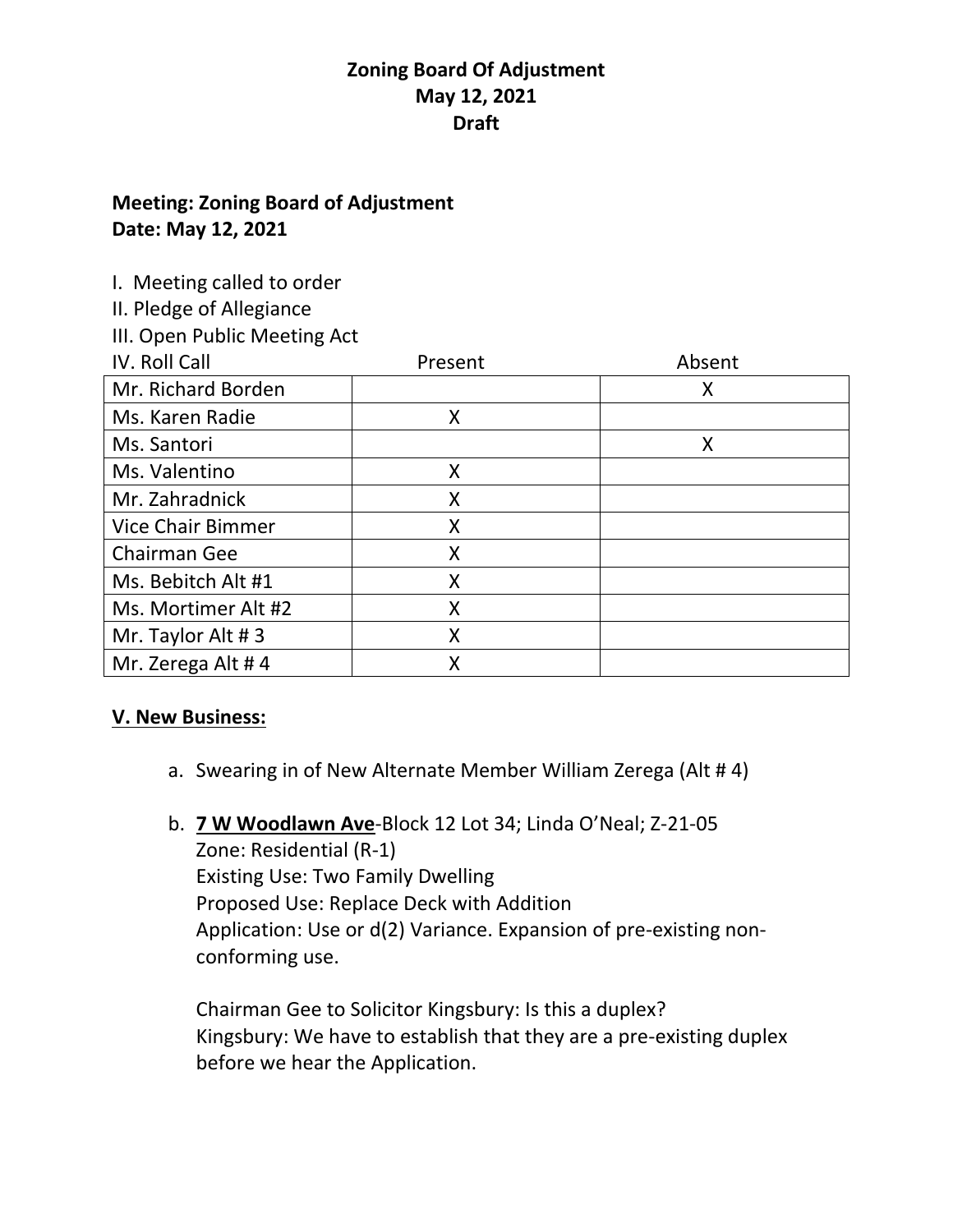Chairman Gee: Who is the representative of 7 W Woodlawn Ave?

Mr. Steven Altamuro was sworn in by Solicitor Kingsbury. Mr. Altamuro testified that it is his client's belief that this property has been a duplex since 1970. Ms. O'Neal has owned the property for the past 10 years. Mr. Altamuro listed the original owners and followed the ownership of the property thru Ms. O' Neal.

Chairman Gee: In hearing the testimony, can the Board declare the property as a duplex?

Kingsbury: Have they proven their case?

Mr. Altamuro stated that the Township Ordinance went in affect in 1975.

Solicitor Kingsbury swore in Linda O" Neal. She is the Applicant and current owner of the property.

The configuration of the home is: Downstairs unit has 2 bedrooms, kitchen, living space and a full Bathroom.

Upstairs Unit has 2 Bedrooms, small kitchen, full Bathroom and small living space.

Mr. Altamuro asked Ms. O'Neal who owned the home prior: Ms O'Neal testified that her Aunt purchased the property in 1985 as a duplex to support her financially.

Ms. O' Neal purchased the property so her elderly mother could live on the first floor and her twin sister would rent the upstairs unit. This enabled them to keep the family together and care for their mother.

Chairman Gee stated that many times when these Applications come to the Zoning Board for approval, it is a condition of the Board that the owner of the property reside in one of the units.

Ms. Radie stated: Linda, Your home is beautiful, would you be living in one of the units?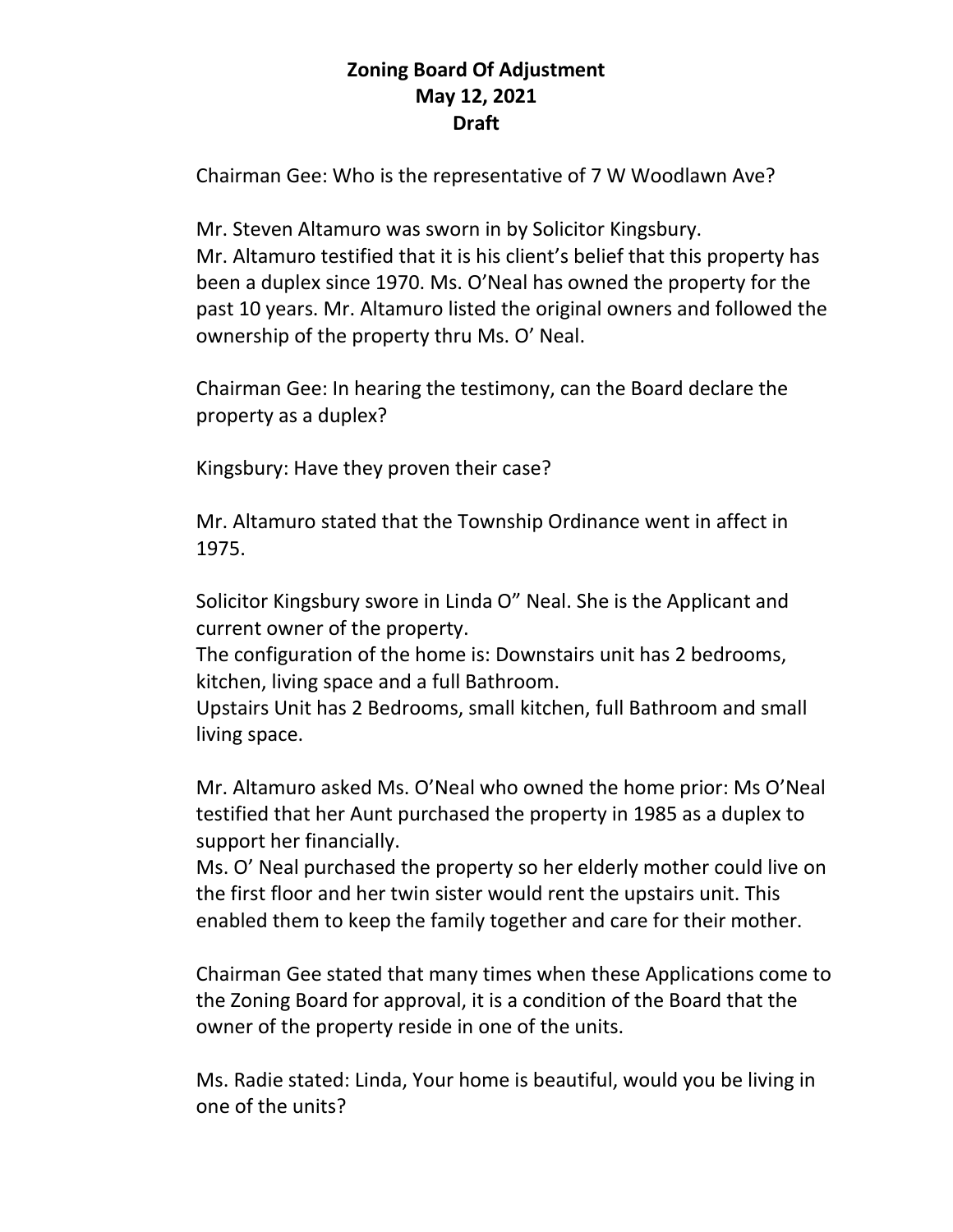Mr. Altamuro testified that his client would be more than willing to agree to that condition.

Chairman Gee: Are there any Board Member questions? None Chairman Gee opened the meeting to the General Public: None Chairman Gee closed the Public Portion Chairman Gee asked for a Motion to Approve Duplex Status:

A Motion was made by Ms. Radie (with the condition of owner living in one of the units), Second by Mr Zahradnick. All Approve

Moving on to the Application of Addition:

Mr. Altamuro testified that the upstairs deck and stairs needs to be replaced, and theya re seeking to enclose the area under the deck to enlarge the downstairs living room and to add a powder room. Ms. O'Neal testified that she is trying to enlarge the areas for ease of her mother's use of a walker.

She also testified that the front stairs going to the second unit are not to Code, so they would like to move the entrance to the second unit to the outside staircase.

Mr. Altamuro testified that there are several other duplexes on the block that are clearly marked Apt A and Apt B.

 He continued to testify that Ms. O'Neal is trying to make safety Improvements to the deck and stairs. He also stated that the overall Footprint of the home will not change. He feels this is a positive impact On the neighborhood. There will not be any additional people, traffic or Parking concerns and it will not alter the residential character of the Neighborhood.

 Chairman Gee asked Board Engineer McNulty if he had any comments. Mr. McNulty stated that everything is in order and it will be a nice Addition.

Chairman Gee opened the meeting to the General Public, No Comments.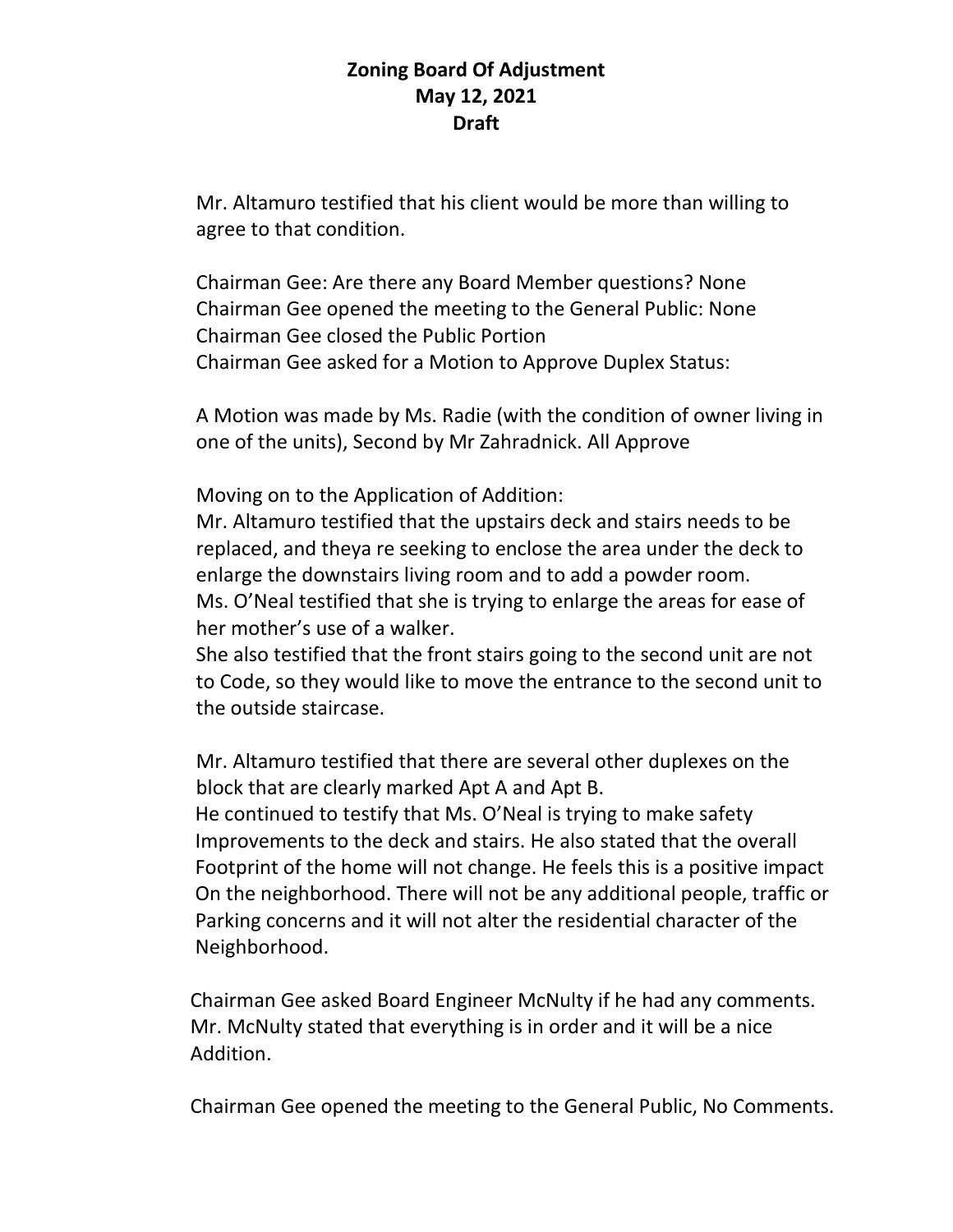Closed Public Portion

 A Motion was made by Mr. Zahradnick to approve the Addition, second by Ms. Valentino, All Approve.

c. **100 Fox Meadow Drive**- Block 172, Lots 1, 1.01, 1.02, & 1.04

Deerfield Associates. Zone: Residential (R-1) Existing use: Apartments Proposed Use: Apartments Application: Interpretation of prior approval as to the number of basketball courts and other site improvements.

Chairman Gee: Is there a representative for Deerfield Assocaiates?

Mr. Mark Malinowski stated he was trying to reach Mr. Coleman by phone.

Mr. Chuck Petrone will represent Raymond and Coleman Associates. He apologizes for technical difficulties and the delay.

Mr. Petrone would like to refresh the 2019 Board Approval of Application:

- 1. Construction of a new Clubhouse
- 2. New Pool
- 3. Self- Storage Units (29)
- 4. Fencing
- 5. Site- Lighting
- 6. Soccer Field
- 7. Walking Trail
- 8. Tennis Courts
- 9. New Courts

Chairman Gee stated "Speaking of the Changes" between 2019 and current.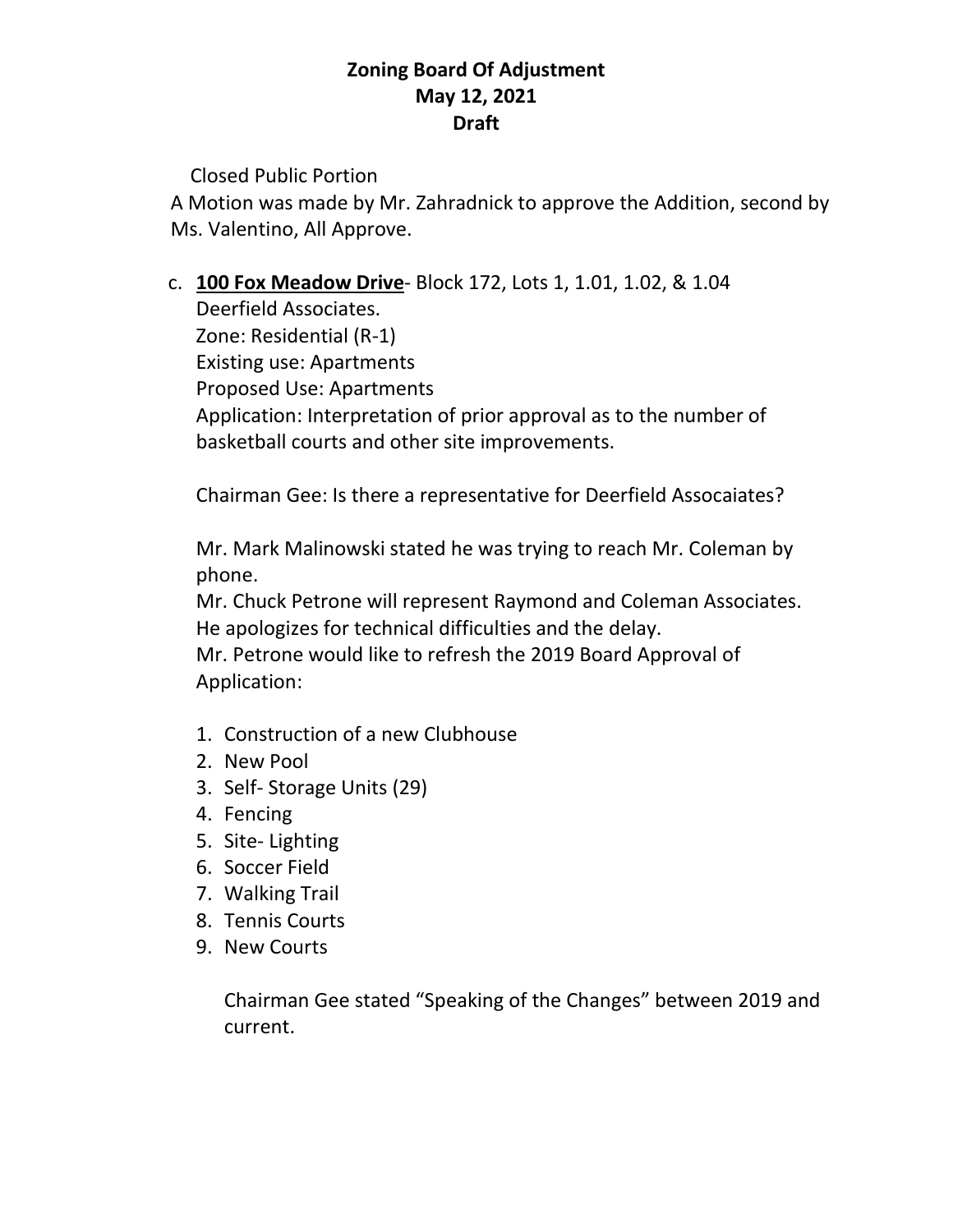Mr. Malinowski stated that the changes were minimal and consistant with the 2019 Approval. (ie: Changing soccer field to Artificial turf instead of grass)

He feels this would have no impact on the Stormwater Management Plan.

Mr. Petrone is seeking administrative approval to explain their compliance plan.

Chairman Gee asked Board Engineer McNulty if he was okay with the changes to the original approval.

The changes he mentioned: Splash pad in the pool area, hardscaping areas, grilling station, volleyball court and Soccer field from grass to turf. He feels this would have the biggest impact. He has concerns that the outflow pipe located near the turf field would cause erosion issues.

Mr. Malinowski stated that Deerfield Assoc. would be willing to work with the Township Engineer to address his concerns.

Chairman Gee stated that a Motion could be made with a condition of compliance with the Township Engineer.

Chairman Gee asked Board Members for Comments: Chairman Gee asked about the Basketball Courts?

Zoning Board Attorney Kingsbury will be researching The Motion, Minutes and Resolution with regard to the Basketball Courts.

Kingsbury suggested to combine the Motion with Changes to be worked out with Township Engineer.

Chairman Gee opened the meeting to the Public, No comments. Closed Public Portion

A Motion was made that the Applicant does not have to submit revised plans as long as they work with Township Engineer.

A Motion was made by Ms. Radie, Second by Ms. Valentino, All Approve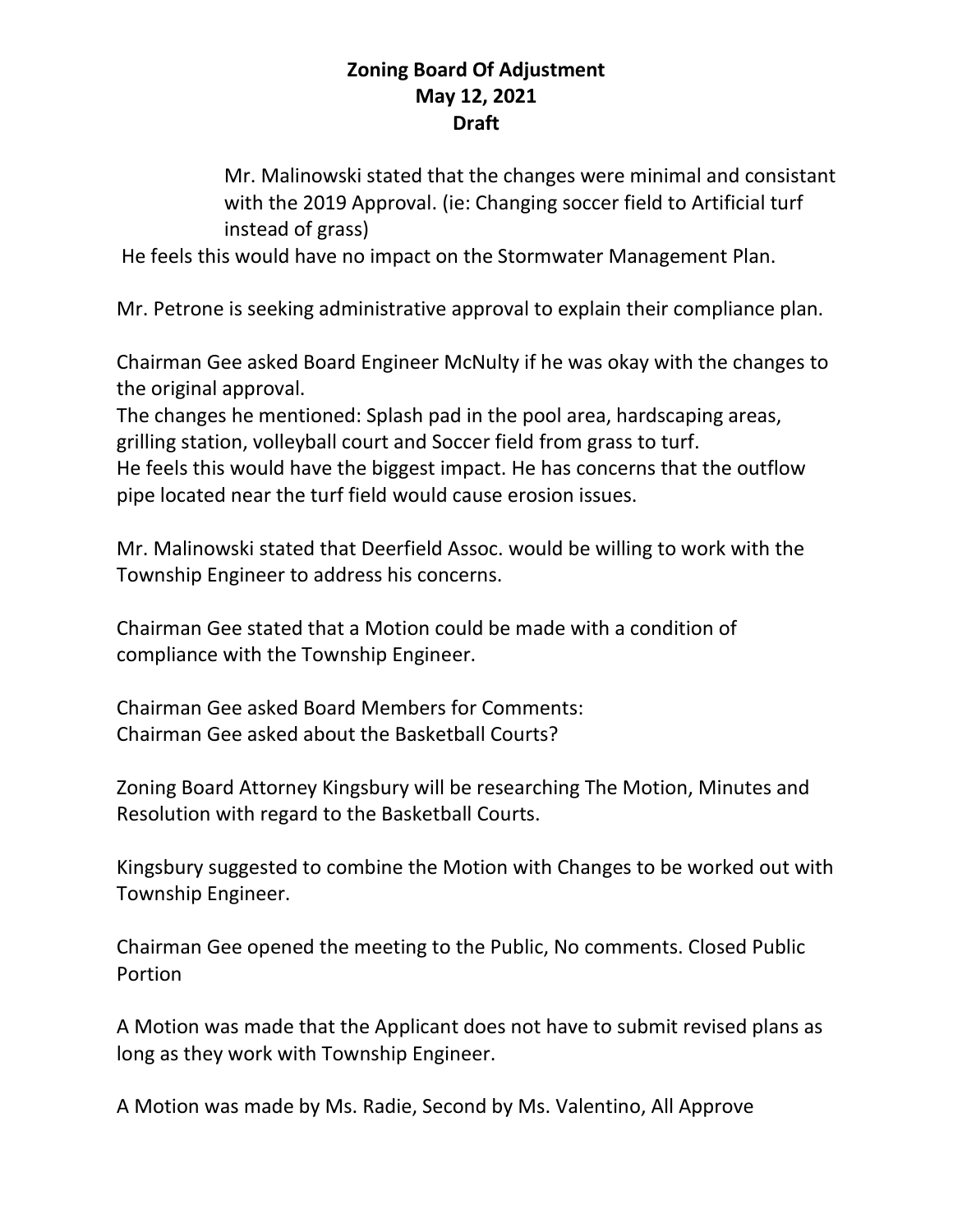#### **VI. Old Business:**

a. Minutes: A Motion was made by Mr. Zahradnick to Approve the Minutes, second by Ms. Valentino, All Approve

b. Reports: Solicitor- Resolutions None

A Motion to adjourn was made by Mr. Zahradnick, second by Ms. Valentino, All Approve

**1. 131 E. Kings Highway (NJSH Route 41)**-Block 17 Lot 4; BJ's Wholesale (SPR#2020-01) Zone: BD-1 Existing Use: Retail warehouse with Automotive tire service Proposed Use: Retail warehouse with automotive tire service and fuel service station Application: Preliminary & Final Site Plan Approval/ Variance Relief

Attorney George Mateo respectfully asked for continuance until January Meeting for the Applicant

Motion to Approve: Radie, second by Schmidt, All Approve

# **2. 636 N. Forklanding Rd.** Block 2 Lot 2.01 Mr and Mrs Edward Nusslein; Zone: RA

Existing Use: Single Family Home Proposed Use: Separated, Multi-Family Application: Variance Relief(Use)

Attorney Thomas Oshinsky respectfully asked for a continuance until the January meeting.